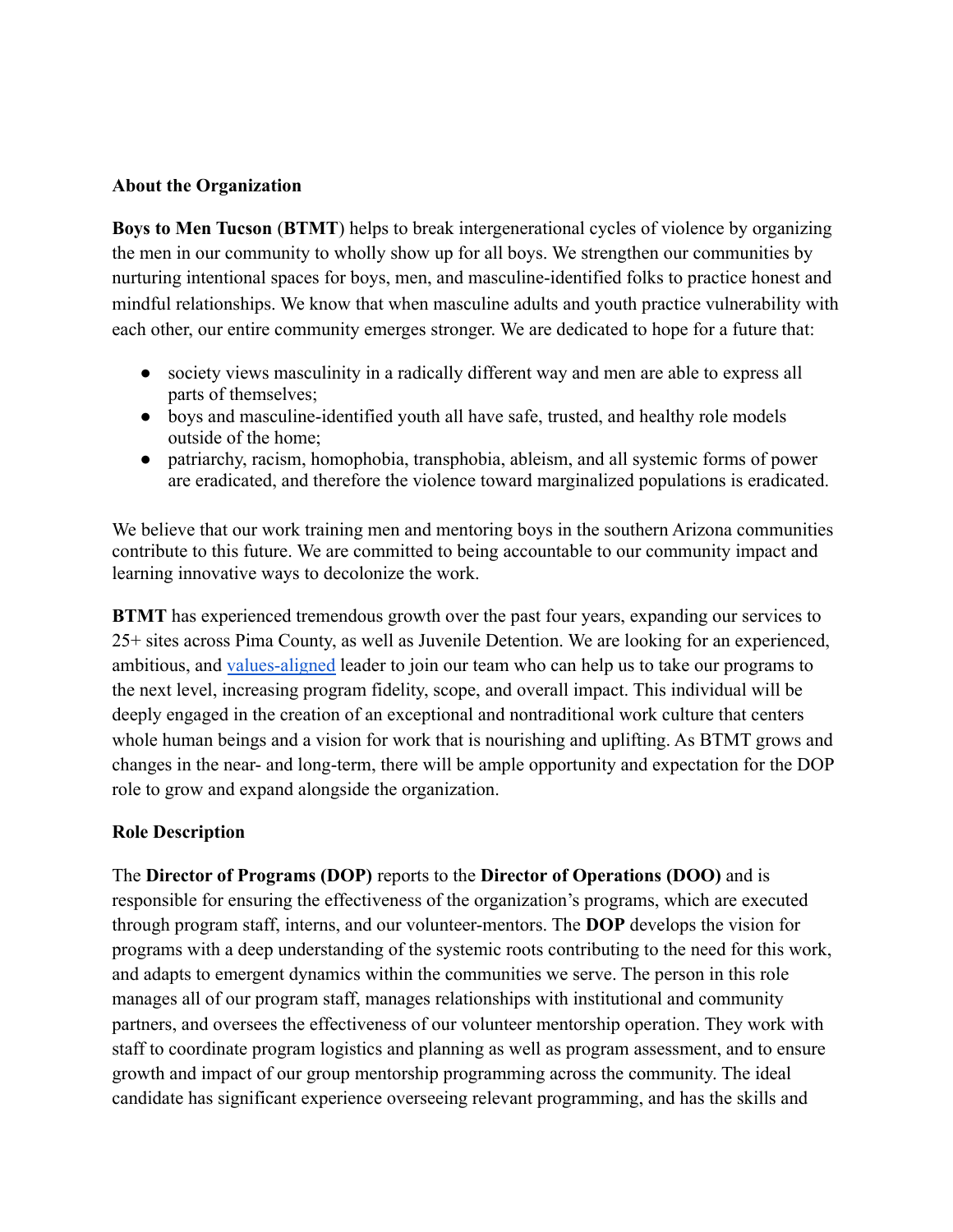creativity to push and adapt our programs to meet emergent needs of the organization and community. They are energized by a vision of gender and racial justice accomplished through intergenerational masculinity work, and devoted to the transformative values of this work. The DOP will be responsible for overseeing and executing our healthy masculinity direct service programs, and to be successful this role must be held by an individual that identifies as masculine, including but not limited to men, male, trans, non-binary, or any other masculine gender identity.

Some evening and weekend work is required for this position. Flexible and remote work options are available. Self-care, community care, work/life balance, flexibility, and the personal and professional well-being of our staff is a priority. We also offer an excellent benefits package.

## **Compensation**

The range for this salaried position is \$55,000 - \$61,000; position includes a competitive benefits package including unlimited paid time off, employer covered medical insurance, dental, vision, life/ADD, and more.

## **Role Responsibilities**:

• Works collaboratively with the CEO & Director of Operations to develop annual and long-term program goals and objectives

• Supervises all program staff, supporting professional growth and ensuring accountability throughout the team

• Oversees and ensures the effectiveness of Site-Based Mentoring Program, Challenge Adventure Weekends, Adventure Outings, and other programs as developed

- Ensures the fidelity and quality of programming across a wide and diverse variety of sites
- Ensures appropriate boundaries, conduct, safety, and development of participants
- Facilitates in-person programs as needed

• Participates in and/or leads various special events, which may include end of year celebrations, mentor recognition events, etc.

• Oversees program staff in the recruitment, training, retention, recognition, and advancement of program volunteers

• Oversees the implementation of all background check protocols for volunteers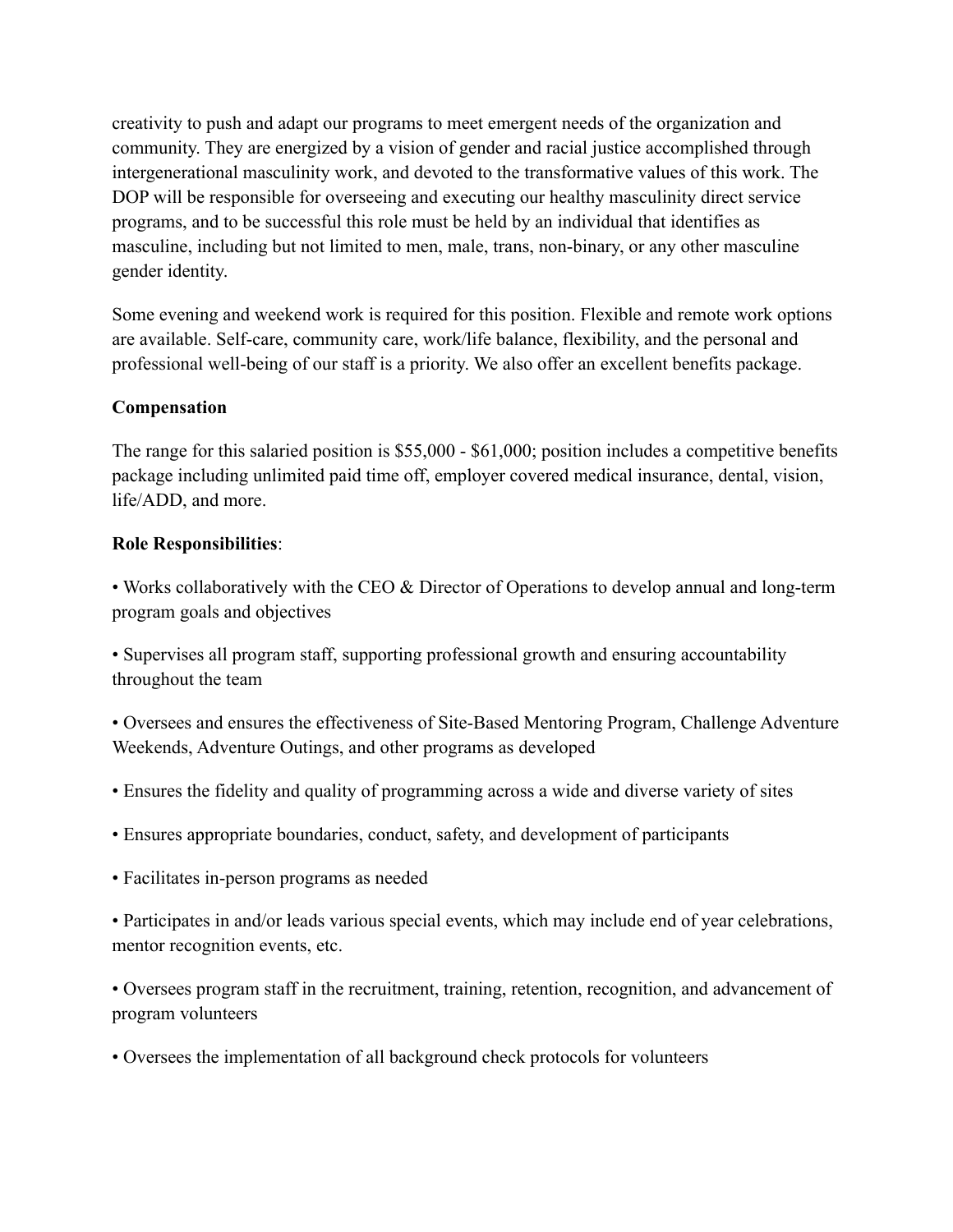• Oversees and enhances program data systems to ensure that all volunteer & program data are gathered, tracked, and communicated throughout the organization

• Facilitates cycles of learning and adaptation in response to feedback gathered

• Builds and maintains exceptional relationships with program sites, schools, volunteers, clients, and parents/guardians

• Works alongside the CEO in promoting the organization's programs and mission, building relationships with the community, and encouraging partnerships beneficial to the organization

• Works with other staff to creatively ensure the effective communications and marketing of both upcoming and past programming to a variety of diverse audiences

• Contributes to building a collective vision for the future of BTMT and values-aligned organizational structure

• Additional duties as needed

# **Requirements & Qualifications:**

- Experience leading, engaging, mobilizing, and recruiting a large workforce, including volunteers
- Ideal candidate will have deep appreciation for existing and historical dynamics within communities of color throughout Tucson and Pima County
- Understanding of and ability to implement transformative justice principles and framework
- Deep understanding of and commitment to practicing healthy masculinity
- Experience managing databases and information systems
- Level 1 Fingerprint Clearance Card
- Willingness to relocate if not currently residing in Pima county
- A car, insurance, valid driver's license
- Holds a masculine gender identity
- Effective time management skills, including demonstrated ability to manage and prioritize multiple tasks and projects
- Bilingual Spanish speakers preferred, and are encouraged to apply
- Detail-oriented with the ability to prioritize, and excel in high-growth organizations
- Ability to work within a team, build relationships and work collaboratively throughout the organization and with community partners
- Strong interpersonal and customer service skills and ability to serve as an ambassador for Boys to Men Tucson
- Excellent presentation skills